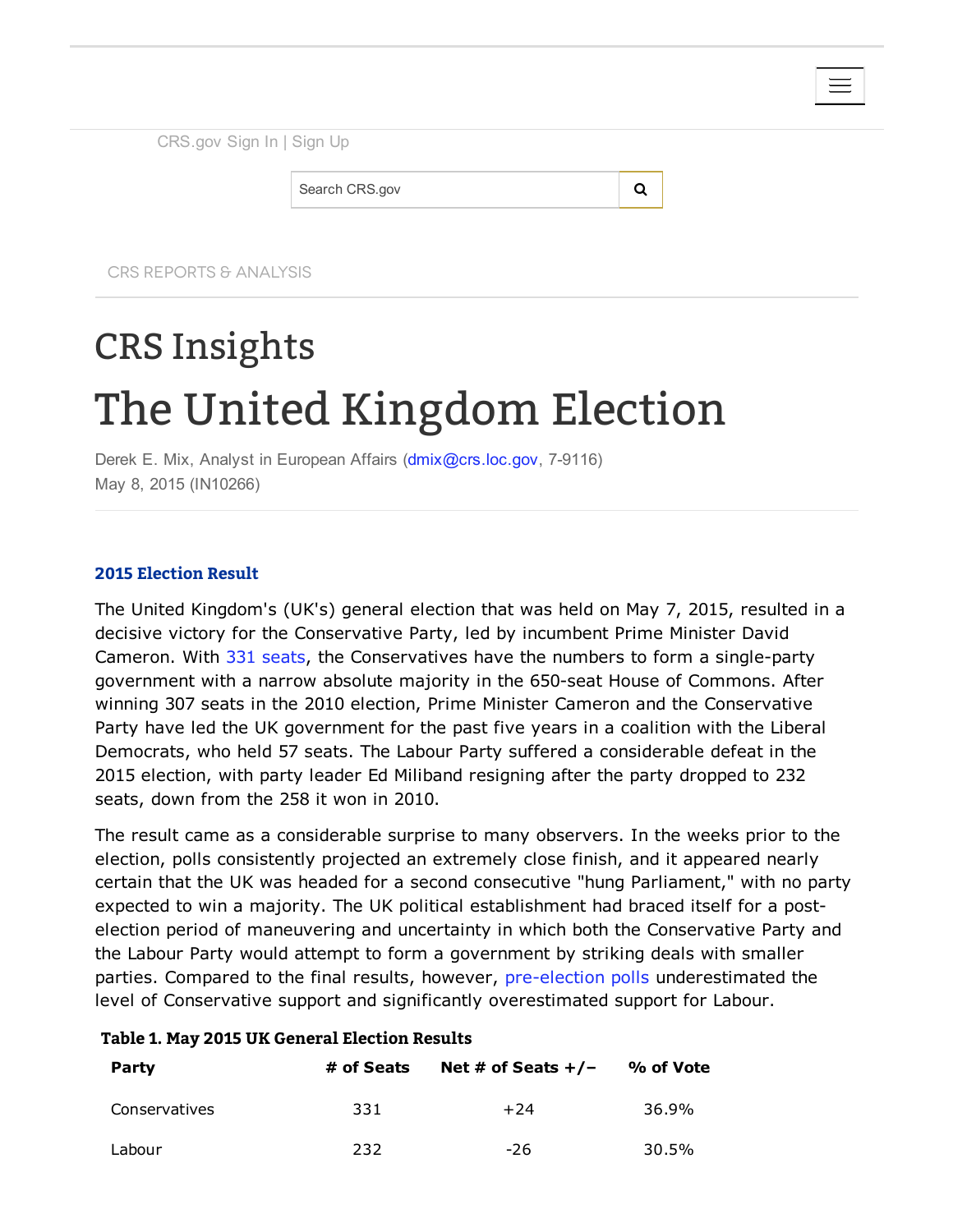| Scottish National Party | 56 | $+50$ | $3.1\%$ |
|-------------------------|----|-------|---------|
| Liberal Democrats       | 8  | -48   | 7.8%    |
| UK Independence Party   | 1. | $+1$  | 12.6%   |
| All Others              | つつ | -6    | $9.1\%$ |

# Source: "Election 2015 Results," BBC News,

[http://www.bbc.com/news/election/2015/results.](http://www.bbc.com/news/election/2015/results) Note: Turnout was 66.1%.

The signature initiative of the Conservative-led coalition government that took office in 2010 was a far-reaching austerity program aiming to reduce the country's budget deficit. Their victory in the 2015 election allows the Conservative Party to continue implementing this program as the centerpiece of their domestic economic policy. Although many observers note that austerity has heightened social tensions in the UK and generated criticism of the Conservatives' ideology, the UK's budget deficit has decreased, and in recent years economic growth has improved.

## The UK's Changing Political Dynamics

Following the 2010 election, many analysts concluded that coalition governments were likely to become the new norm in UK politics, as a system long dominated by the two large parties grows increasingly fragmented. Although the surprising Conservative majority defied such expectations for 2015, developments related to the smaller parties reflect a number of dynamic changes:

- The losses suffered by the Liberal Democrats were even greater than expected. After winning 57 seats in 2010 and entering government for the first time as the junior coalition partner, the Liberal Democrats were reduced to eight seats. Party leader Nick Clegg, who served as deputy prime minister in the coalition, resigned his position. For decades the Liberal Democrats have sought to portray themselves as a progressive, third-party alternative to the two large parties. In large measure, support for the Liberal Democrats plunged due to unhappiness among voters who felt that the party betrayed its principles by agreeing to a coalition with the Conservatives.
- The Scottish National Party (SNP) made huge gains, winning 56 seats out of Scotland's 59 constituencies. Following the 2010 election, the Labour Party held 41 seats in Scotland, the Liberal Democrats held 11, and the SNP held 6. The SNP led the "Yes" campaign for Scottish independence that was defeated in a September 2014 referendum and is outspokenly critical of the Conservative Party's policies and ideology. With the SNP emboldened by this result as it becomes the secondlargest opposition party, Scotland is likely to remain a prominent topic in UK politics.
- Over the past several years, the UK Independence Party (UKIP), a populist party opposed to immigration and British membership in the EU, has gained support by drawing away disaffected Conservative voters and capitalizing on antiestablishment sentiments. UKIP notably took first place in the UK's May 2014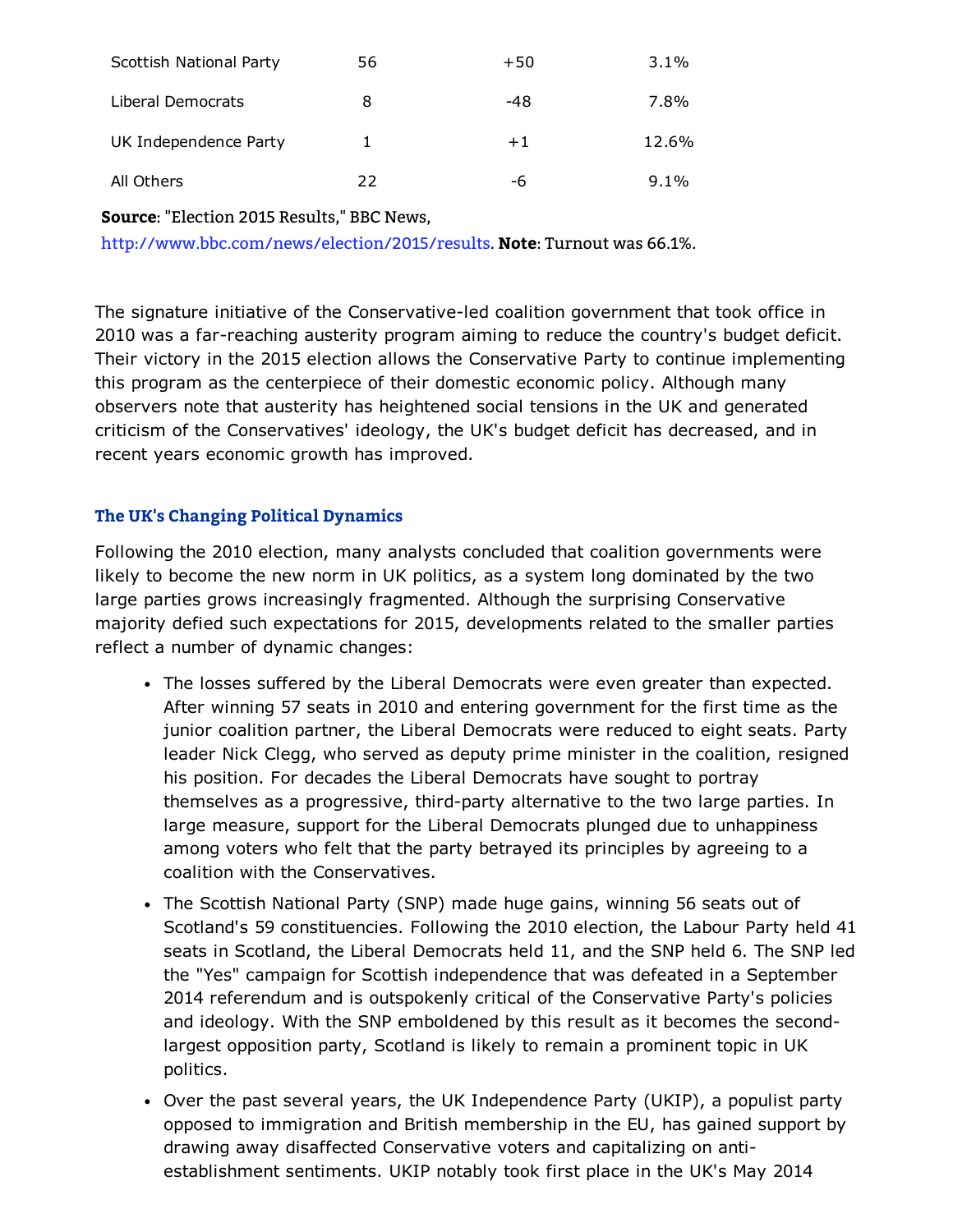elections for the European Parliament. UKIP won the third-highest percentage of the nationwide vote, with 12.6%, but was able to win only one parliamentary seat. Unable to win a seat himself, party leader Nigel Farage resigned his position.

## The UK and the EU

The 2015 election could have important consequences for the UK's membership in the European Union (EU). Prime Minister Cameron indicated in 2013 that, if reelected, he intended to negotiate a "new settlement" with the EU and put the UK's continued membership to an "in-or-out" national referendum by 2017. The referendum campaign and possibility of a so-called "Brexit" are now set to become central preoccupations of British and EU politics, and the outcome is difficult to predict: an April [poll](http://www.populus.co.uk/wp-content/uploads/OmFT-Poll.pdf) indicated 40% would vote to stay in the EU and 39% to leave, with a significant group of undecided voters.

#### The U.S.-UK Relationship

Many U.S. officials and Members of Congress view the UK as the United States' closest ally. The two countries share a strong political partnership, a unique defense and intelligence relationship, and similar economic views. Analysts believe that close cooperation will continue for the foreseeable future in areas such as counterterrorism, economic issues, and the future of NATO, as well as numerous global and regional security challenges. Nevertheless, some observers have suggested that the U.S.-UK relationship is losing relevance due to changing U.S. priorities and shifting global dynamics. U.S. officials have expressed alarm about cuts to UK defense spending and reductions in the size and capabilities of the British military. U.S. officials have also been concerned about uncertainty over the future size and composition of the UK's nuclear weapons arsenal. Administration officials have also conveyed concerns that a UK break from the EU would reduce U.S. influence in Europe, weaken the EU's position on free trade, and make the EU a less reliable partner on security issues.

| Share this Insight                |                               |                           |
|-----------------------------------|-------------------------------|---------------------------|
| <b>RETURN TO CRS INSIGHTS</b>     |                               |                           |
|                                   | Site                          |                           |
|                                   | index                         |                           |
| <b>ISSUES BEFORE CONGRESS</b>     |                               |                           |
| Agriculture                       | <b>REPORTS</b>                |                           |
| Appropriations and Budget         | Overview                      | <b>EVENTS</b>             |
| Defense                           | <b>Recent Reports</b>         | All Events                |
| Economy, Finance, and Recovery    | Find an Analyst               | Appropriations and Budget |
| Education, Employment, and Income | <b>Constitution Annotated</b> | Federal Legal Research    |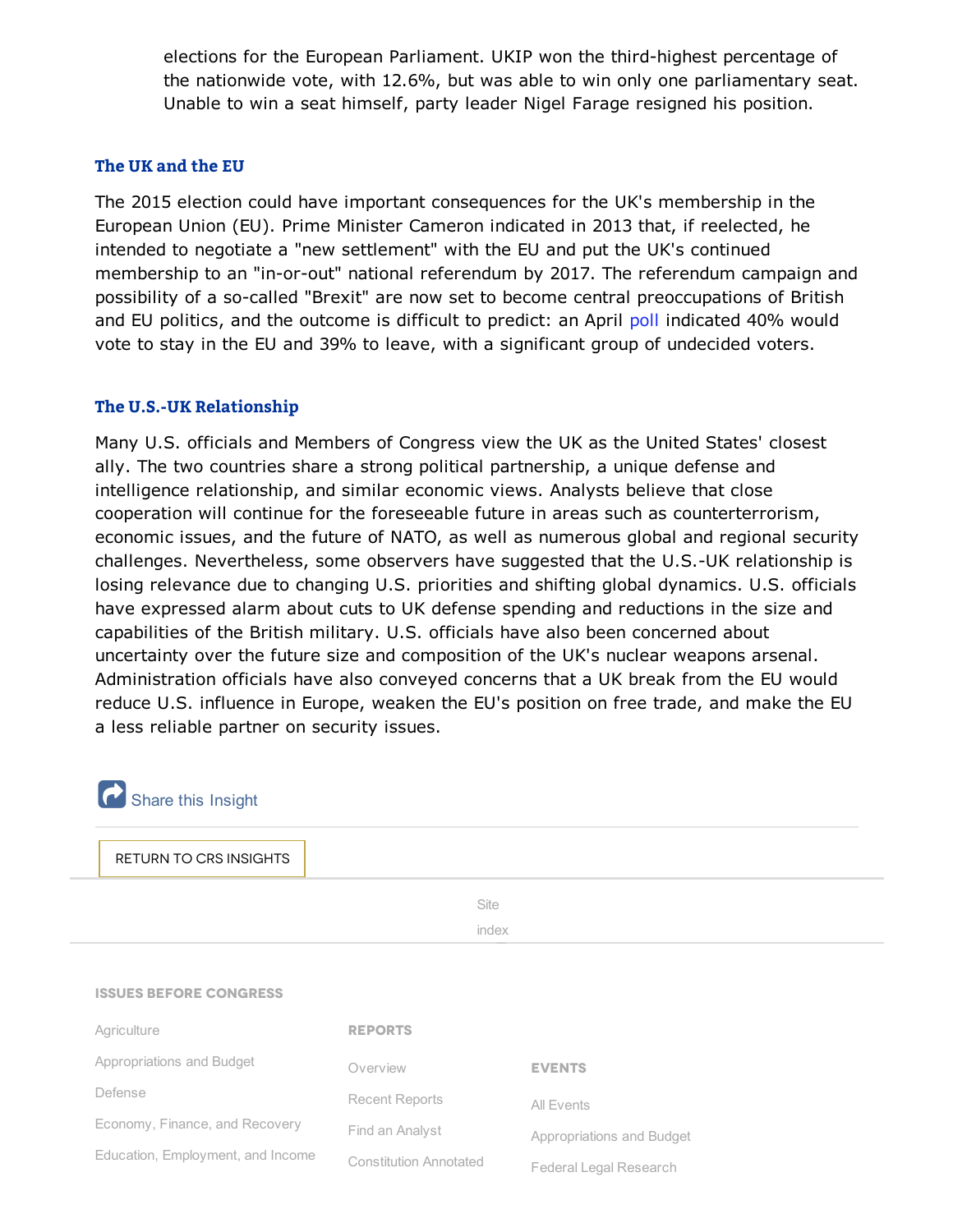| <b>Emergencies and Disasters</b>   | Congressional Operations Legislative Process |                                            |  |
|------------------------------------|----------------------------------------------|--------------------------------------------|--|
| Energy, Environment, and Resources | Insights                                     | Programs for District Offices              |  |
| <b>Federal Government</b>          | Legal Sidebar                                | Orientations                               |  |
| Foreign Policy                     | In Focus                                     | Policy and Legal seminars                  |  |
| Health                             |                                              | <b>View/Cancel Registrations</b>           |  |
| Homeland Security and Terrorism    |                                              | Recorded Events                            |  |
| Housing                            |                                              | <b>Training &amp; Program Descriptions</b> |  |
| Law and Justice                    |                                              |                                            |  |
| Science and Technology             |                                              |                                            |  |
| Social Policy                      | <b>RESOURCES</b>                             |                                            |  |
| Tax                                | Overview                                     |                                            |  |
| Trade                              | Tools for Staff                              |                                            |  |
| Transportation                     | Legislative Reference Sources                |                                            |  |
|                                    | <b>Grants &amp; Federal Assistance</b>       |                                            |  |
|                                    | <b>Tracking Federal Funds</b>                |                                            |  |
|                                    | <b>Congressional Liaison Offices</b>         |                                            |  |

CQ's American [Congressional](http://www.crs.gov/Pages/glossary_a.aspx) Dictionary

#### ABOUT CRS

[Overview](http://www.crs.gov/aboutcrs/Pages/AboutCRS.aspx) [Contact](http://www.crs.gov/aboutcrs/Pages/ContactUs.aspx) us CRS [History](http://www.crs.gov/aboutcrs/Pages/CRSHistory.aspx) [Leadership](http://www.crs.gov/aboutcrs/Pages/Leadership.aspx) [Organization](http://www.crs.gov/aboutcrs/Pages/Organization.aspx)

[Research](http://www.crs.gov/aboutcrs/Pages/ResearchAreas.aspx) Areas

[About](http://www.crs.gov/aboutcrs/Pages/AboutThisSite.aspx) This Site

#### QUICK LINKS

[Appropriations](http://www.crs.gov/pages/AppropriationsStatusTable.aspx) Status Table

[Congressional](http://www.crs.gov/Analysis/CongOps.aspx) Operations

[Constitution](http://www.crs.gov/pages/constitutionannotated.aspx) Annotated

[Events](http://www.crs.gov/Events/EvtDefault.aspx)

Recent [Reports](http://www.crs.gov/Analysis/RecentReports.aspx)

CRS [Videos](http://www.crs.gov/video/videoindex.aspx)

New to [Congress](http://www.crs.gov/pages/newtocongress.aspx)